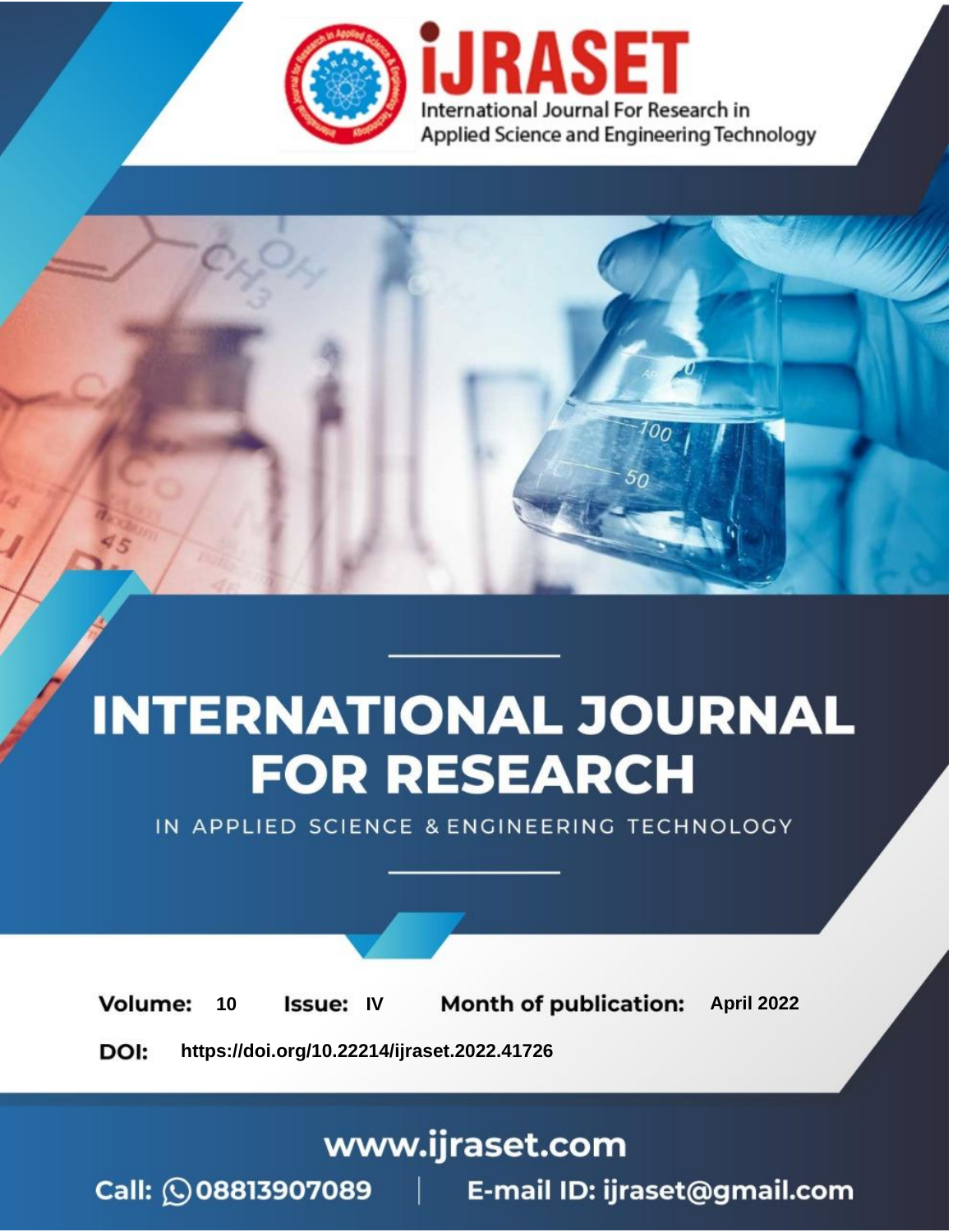

International Journal for Research in Applied Science & Engineering Technology (IJRASET**)**  *ISSN: 2321-9653; IC Value: 45.98; SJ Impact Factor: 7.538*

 *Volume 10 Issue IV Apr 2022- Available at www.ijraset.com*

### **A Study of Garbage Enzyme Solution**

Shailesh B Jabhade<sup>1</sup>, Ajinkya C Bhosale<sup>2</sup>, Prasad B Maske<sup>3</sup>, Shashikant B Pavane<sup>4</sup>, Swati Mane<sup>5</sup> *1, 2, 3, <sup>4</sup>U.G Student Civil Department, JSPM's Imperial College Of Engineering & Research, Pune, India. <sup>5</sup>Professor Civil Department, JSPM's Imperial College Of Engineering & Research, Pune, India.*

*Abstract: Garbage enzyme is obtained by fermenting fruit and vegetable wastes. This alternative method of biological recovery of organic waste may provide a solution to waste minimization and reduction since a large proportion of municipal solid waste consists of food waste. A study was conducted to assess the implementation of garbage enzyme making and usage as an initiative to reduce the amount of municipal solid waste generated by a hawker community. It was found that practical values, communal spirit and awareness of environmental consequences were among the factors that encourage the practice of garbage enzyme making, while ignorance, time and convenience factors hinder garbage enzyme making and usage. Taking these factors into consideration, municipalities could promote garbage enzyme as a viable method in reducing the amount of MSW generated.* *Keywords: garbage enzyme, anti-microbial.*

#### **I. INTRODUCTION**

Due to the increase in the worldwide population, the problem of urban waste disposal and industrial waste management has become increasingly critical, so as the garbage enzyme can be the universal solution for it. Garbage enzyme solution was developed by Dr. Rosukon from Thailand. She has been actively involved in enzyme research for more than 30 years and encourages people to make garbage enzyme at home to ease global warming.

#### **II. AIM & OBJECTIVES**

The main aim of this research is to explore the possibility to implement garbage enzyme system on the organic waste in order to manage the landfills and achieve go green vision for waste disposal in order to provide a quality environment from pollution since green state and tourism spot.

Objectives are as follows

- *1)* To prepare the stain remover solution at domestic level.
- *2)* To prepare enzyme solution by using different fruit and vegetable waste.
- *3)* To check suitability of enzyme solution containing fruit and vegetable waste on different surfaces.
- *4)* To check economy of enzyme solution containing fruit and vegetable waste as compare to enzyme solution without fruit and vegetables

#### **III. METHODOLOGY**



Fig No.1.Garbage Enzyme Production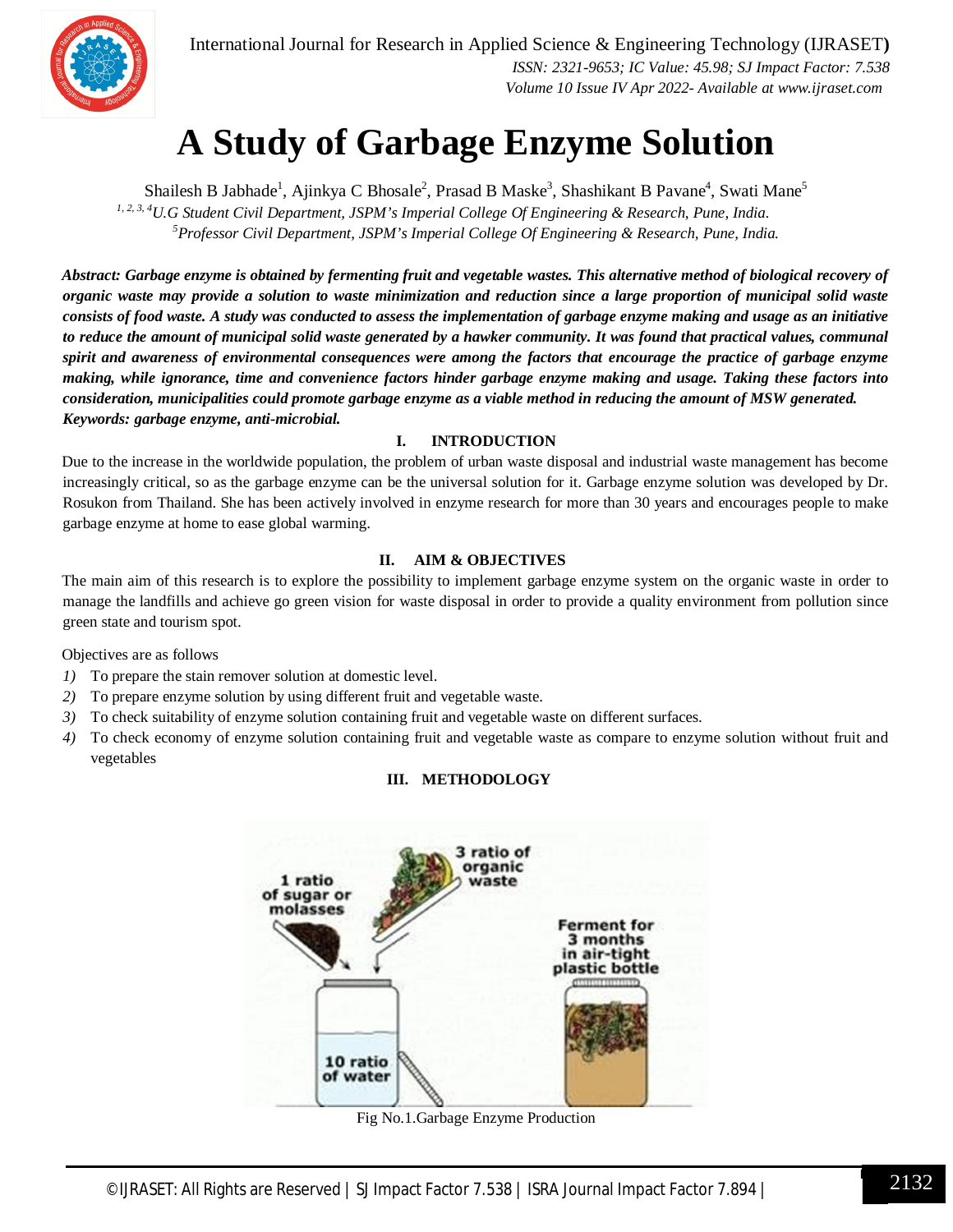

#### International Journal for Research in Applied Science & Engineering Technology (IJRASET**)**  *ISSN: 2321-9653; IC Value: 45.98; SJ Impact Factor: 7.538*

 *Volume 10 Issue IV Apr 2022- Available at www.ijraset.com*

| Ratio of Making Garbage                | Kg | Kg      | Kg               | Kg              |
|----------------------------------------|----|---------|------------------|-----------------|
| Enzyme                                 |    |         |                  |                 |
| brown sugar, molasses sugar or jaggery |    | $1$ Kg  | 300 <sub>g</sub> | $10$ Kg         |
|                                        |    |         |                  |                 |
| fruits and vegetable                   |    | $3$ Kg  | 900 <sub>g</sub> | $30 \text{ kg}$ |
| Water                                  | 10 | $10$ Kg | $3$ Kg           | 100 Liter       |

Table No.1 Proportion of Water, Jaggary, Garbage

A large batch of garbage enzyme had been produced for this study, from the methodology and recipes published in the media, using clean water without chlorine content. To produce about 10L of garbage enzyme, 3kg of vegetable and fruit biomass was fermented together with 1kg brown sugar and 10L water for three months. The fermentation yielded a brownish liquid, which was separated from the solids. To study the effects of the garbage enzyme on wastewater, varying mixtures of garbage enzyme with wastewater is allowed to digest for a period of 5 days, to allow the enzyme to affect the wastewater. Water quality tests are carried out during and after the digestion period to determine its effects. The test is divided into three phases. To further study the effects of degradation of the wastewater constituents, monitoring of the water quality parameters is carried out daily, over the 5-day digestion period (phases 2 and 3).

Mixtures of the wastewater sample are tested for six water quality parameters, namely pH, ammonia nitrogen (NH3-N), phosphorus (P), and chlorine, nitrate (NO3-N). All of these testing parameters were carried out with the Hatch self – contained Surface Water Test Kit. The 5-day Biochemical Oxygen Demand (BOD5) test is conducted according to Standard Method for the Examination of Water and Wastewater 5210: Biochemical Oxygen Demand, published by American Public Health Association (APHA), American Water Works Association, Water Environment Federation (1999). Due to space constraints, the standard methodologies for these tests are not presented here.

#### **IV. LITERATURE REVIEW**

#### *A. Fu E. Tang and Chung W. Tong*

DUE to the increase of the worldwide population, the problem of sewage disposal and industrial waste management has become increasingly critical. Nearly 70-80% of rivers and streams carry polluted water. Therefore, to preserve water quality for future generations, an effective means of solving this problem must be developed. Wastewater treatment technology has been improving, and currently it is possible to treat wastewater to a highly usable level efficiently and cheaply. Although treatment of wastewater and its legislation is well instituted in urban and rural areas in developed countries; proper sanitation, with efficient treatment, has not been practiced in many other places, especially in suburban areas in developing countries like Malaysia. For domestic wastewater treatment, the removal of biological organic pollutants and nutrients is the main priority. Municipal wastewater typically consists of domestic wastewater (50 - 90%) originating from residential sources, commercial wastewater (5 - 30%) and industrial wastewater (5 - 20%). Thus, wastewater should be treated properly before being discharged to receiving water bodies.

#### *B. Fauna Nazim and V. Meera*

The problem of sewage disposal and industrial waste management has become increasingly critical due to the increase of worldwide population. Catastrophic impacts on human health and on the environment could result if pollution of receiving waters is allowed to continue. Therefore, to preserve water quality for future generations, an effective means of solving this problem must be developed. Wastewater treatment technology has been improving, and currently it is possible to treat wastewater to a highly usable level efficiently and cheaply. Greywater is the used water resulting from washing

Clothes and kitchen utensils, shower or bath and other domestic water not containing excreta. Greywater is also one of the major point pollution sources, which is discharged from residential and commercial areas into the rivers without any treatment. It is the wastewater from kitchen sinks and hand basins in household or cafeteria premises. The quantity of greywater varies with the quantity of water supplied and certain local practices, such as whether personal and clothes washing is done at the home or at the water source. There are many ways to treat greywater so that it can be reused. The treatment and reuse of wastewater is rapidly becoming a subject of great interest to researchers.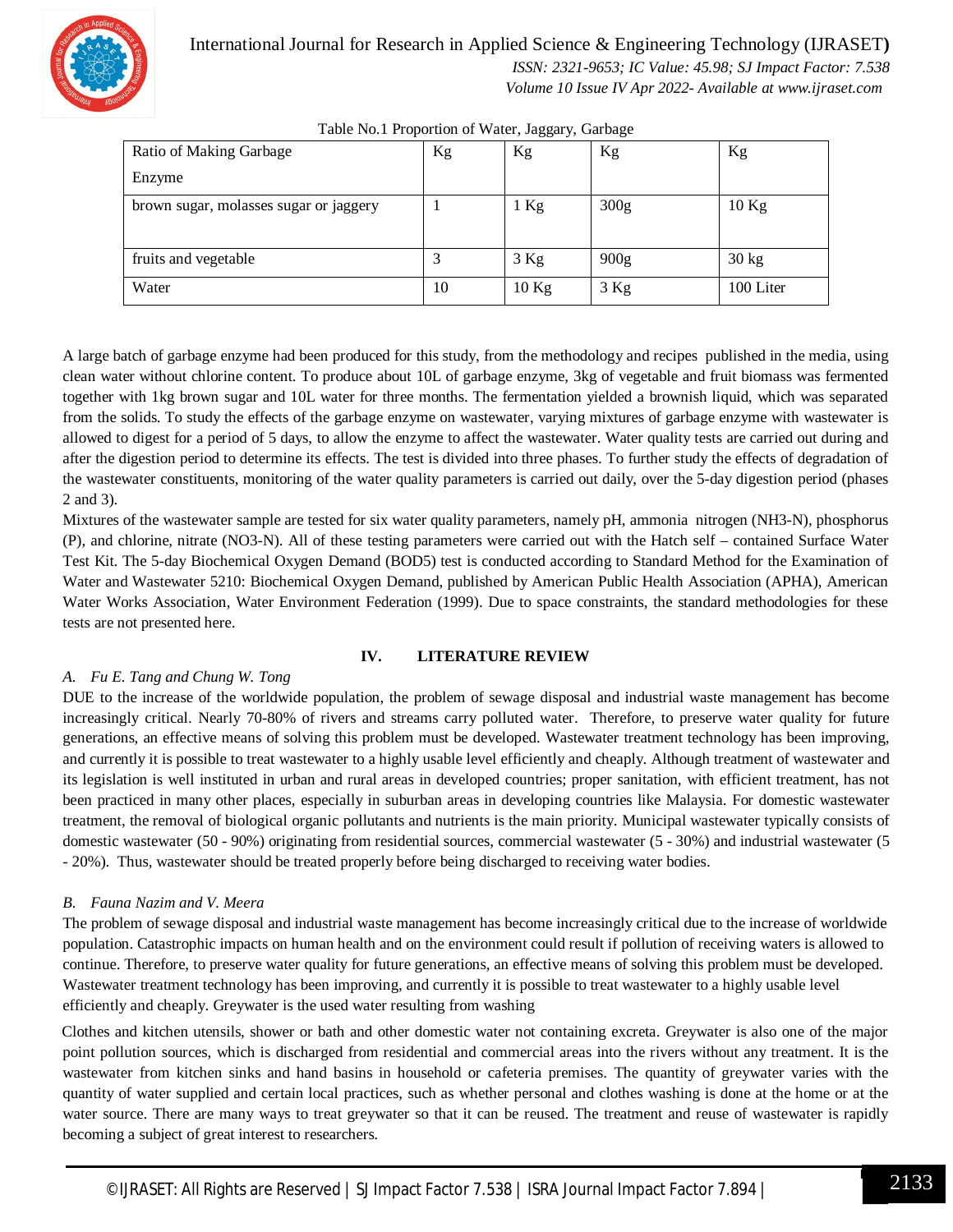

International Journal for Research in Applied Science & Engineering Technology (IJRASET**)**  *ISSN: 2321-9653; IC Value: 45.98; SJ Impact Factor: 7.538 Volume 10 Issue IV Apr 2022- Available at www.ijraset.com*

The Fazna Nazim, P.G.Student, Civil-Environmental Engineering, Government Engineering College, Thrissur, Kerala, India, Email:faznanazim@gmail.com D.E.A. Assistant Professor, Civil Engineering Department, Government Engineering College, Thrissur, Kerala, India, and E-mail: meerav17@hotmaill.com various methods must be safe from a health point of view and not harmful to the environment. Decentralized wastewater management offers most opportunities for maximizing recycling opportunities.

#### **V. SCOPE OF PROJECT**

The production of garbage enzyme releases O3 molecules, which is what the ozone layer is made of. Therefore, by making garbage enzyme, we are saving earth's ozone layer by saving the ozone layer, we can reduce the many harmful effects of the suns ultraviolet rays, such as the occurrence of skin cancer. because many waste products, such as peels of fruits and old vegetables can be used to make the enzyme. Garbage enzyme can be used as a cleaning agent. It can be used to wash dishes, clean toilets, as well as to wash hair. Therefore, a lot of money can be saved from buying washing liquid and shampoo. Natural household cleaner, air purifier, detergent, car wash, organic fertilizer etc. Methane gas released from garbage can trap 21 times more heat than co2 worsen than global warming condition.

#### **VI. RESULT & CONLUSION**

- *1)* By usage of garbage enzyme instead of chemical agents mixing with water we can save money.
- *2)* Reduce the clutter in your kitchen cabinet.
- *3)* Save waste by reducing and recycling the waste.
- *4)* Garbage Enzyme creates a gas that lowers the green house effect.

Several kinds of fruits and vegetable wastes can be used to perform enzyme and antimicrobial activities. These produced enzymes from garbage shows the antimicrobial activity with Gram-positive and Gram-negative bacteria so the garbage enzyme can be utilised to kill/inhibit the pathogens in house. By using garbage enzyme solution we can turn trash into treasure as it has many advantages, likes it helps to reduce the number of landfills, garbage enzyme creates a gas that increase oxygen level in the air. It can be used as multi-cleaning purpose and also it provides a tremendous effect in plant growth. If every household recycles their garbage into garbage enzymes it will be helpful for the environment.

#### **REFERENCES**

- [1] Husain, M., and Husain, Q. "Applications of Redox Mediators in the Treatment of Organic Pollutants by Using Oxidoreductive Enzymes: A Review". Critical Reviews in Environmental Science and Technology; vol. 38, No. 1.
- [2] 2008
- [3] Tan, A. H. 2006. A study into a viable wastewater treatment system for a commercial site in Sarawak. BEng, Curtin University Sarawak Campus
- [4] Lu, J., Huang, Q., and Mao, L. "Removal of Acetaminophen Using Enzyme-Mediated Oxidative Coupling Processes: I. Reaction Rates and Pathways". Environ. Sci. Technol. 2009, vol. 43, pp.7062-7067. 2009.
- [5] AI-Jasser, A.O. "Enhancement of Sludge setting with Chemical Additives". Water Environment Research, Sep/Oct 2009; Vol. 81, No.9. 2009.
- [6] Anonymous. 2002. at work on additives: Bio-additive aids nitrification, treatment plant study... Water Engineering & Management; Oct 2002; vol. 149, no. 10; ABI/INFORM Global pg. 41.
- [7] Lee, S., Hong, S., Sung, M. "Removal and bioconversion of phenol in wastewater by a thermos table β-tyrosinase". Enzyme and MicrobialTechnology, Vol., 19, pp 374 – 377, 1996
- [8] Cammarota, M.C., and Freire, D.M.G. "A review on hydrolytic enzymes in the treatment of wastewater with high oil and greasecontent". Bioresource Technology, Vol. 97, pp 2195 – 2210, 2006
- [9] Masse, L., Kennedy, K.J., and Chou, S.P. "The effect of an enzymatic pretreatment on the hydrolysis and size reduction of fat particles in slaughterhouse wastewater". Journal of Chemical Technology and Biotechnology, Vol. 76, pp 629 – 635, 2001
- [10] Mendes, A.A., Ernandes, and B.P., Heizer, F. De Castro. "Effect of the enzymatic hydrolysis pretreatment of lipidsrich wastewater on the anaerobic bio digestion".
- [11] Biochemical Engineering Journal, Vol. 32, pp185 190, 2006
- [12] Duran, N., and Esposito, E. "Potential applications of oxidative enzymes and phenol oxidase-like compounds in wastewater and soil treatment: A review". Applied Catalysis B: Environmental, Vol. 28, pp 83 – 99, 2000.